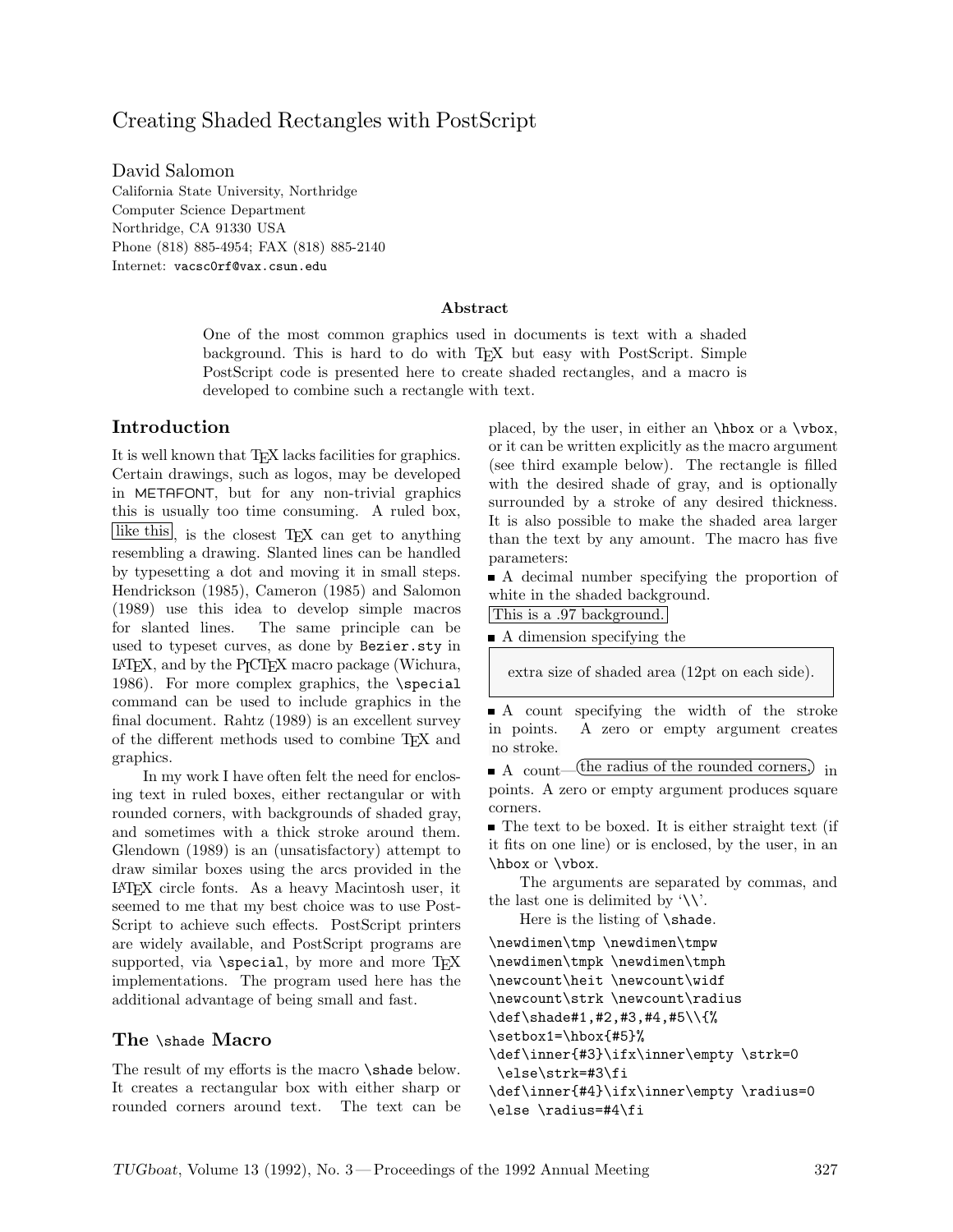David Salomon

```
\tmp=#2 \tmp=2\tmp \advance\tmp\wd1
\widf=\tmp \divide\widf65536
\tmp=#2 \tmp=2\tmp \advance\tmp\ht1
 \heit=\tmp \divide\heit65536
\setshadebox{#1}{\the\heit}{\the\widf}
 {\the\strk}{\the\radius}%
\tmp=#2
\tmpw=#2 \tmpw=2\tmpw
 \advance\tmpw by\the\strk pt
\advance\tmpw\wd1
\tmpk=\the\strk pt \divide\tmpk by2
\tmph=#2 \tmph=2\tmph
 \advance\tmph by\the\strk pt
 \advance\tmph\ht1
\vbox to\tmph{\vss
\hbox to\tmpw{\kern\tmpk\lower\tmp\box0%
\kern-\tmpk\hfil\box1\hfil}\vss}}
% The ps commands are placed, as the argument
% of a \special, at the bottom of
% \box0 whose width is set to zero.
\def\setshadebox#1#2#3#4#5{%
\setbox0=\vbox to\tmp{\hsize=0pt\vfil
\special{postscript
/fpops{4 {pop} repeat} def
#3 0 moveto 0 0 0 #2 #5 arcto
newpath % start the rounded-corner rectangle
moveto % the coordinates are in stack
0 #2 #3 #2 #5 arcto fpops
#3 #2 #3 0 #5 arcto fpops
#3 0 0 0 #5 arcto fpops
0 0 0 #2 #5 arcto fpops closepath
#4 0 ne
 {gsave #4 setlinewidth stroke grestore} if
% stroke width of zero not recommended
#1 setgray fill}}}
```
The \special with the PostScript commands is placed at the bottom of \box0, which is set to width zero. The text is placed in \box1. Both boxes are then placed, side by side, in an \hbox set to the right width (the width of the text, plus the extra width of the shaded area and the stroke).

The macro is normally used in vertical mode, but also works well in horizontal mode, not introducing any spurious spaces (the percent signs at the end of certain lines should not be removed). It has also been tested in both math modes. Note that PostScript code should normally be surrounded by a gsave, grestore pair. However, I use TFXtures, which automatically supplies these commands.

# **Examples**

The following examples show samples of input and their respective output:

```
\shade0.90,16pt,5,10,\vbox{\hsize=100pt
\noindent A test in vertical mode.
Filled with 90\% white \&
a 5pt stroke}\\
```
A test in vertical mode. Filled with 90% white & a 5pt stroke

```
\shade0.97,5pt,1,3,%
straight text, not pre-boxed\\
```
straight text, not pre-boxed

\shade0.90,5pt,,3,% \hbox{No stroke at all}\\

No stroke at all

```
\noindent A\lower30pt\hbox{%
\shade0.98,10pt,1,5,
\vbox{\hsize=100pt
A test in horizontal mode. There are
no spaces between this text and the
'A' or the 'D' (98\% \text{ white})\}\(\D)
```


\shade0.99,8pt,40,,% \hbox{A very heavy stroke}\\

A A test in horizontal mode. There are no spaces between this text and the 'A' or the  $\langle D' (98\% \text{ white}) \rangle$ D

\shade0.5,5pt,1,5,\hbox{\shade.99,5pt,1,3,% A Nested Expansion\\}\\

A Nested Expansion

# **Using the Macro in Practice**

In practice, one usually uses shaded boxes of the same type throughout a document. This suggests using macros such as

\def\shadedbox#1{\shade0.95,1em,1,,#1\\}